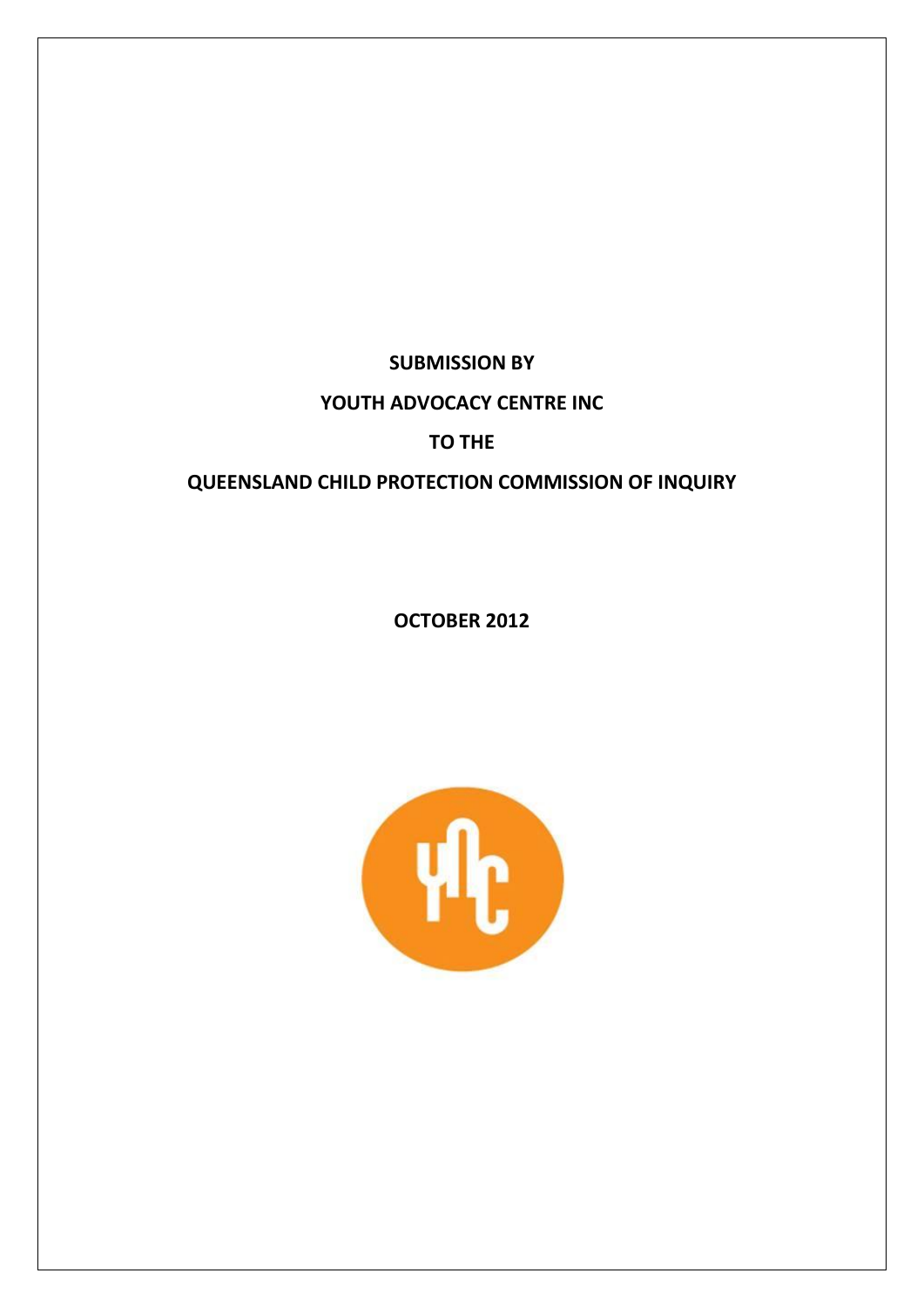The Youth Advocacy Centre Inc (YAC) has been operating for over 30 years and offers free, legal services, youth support and family support assistance and services to young people 10 years and over who are in, or are at risk of being in, the youth justice system or the child protection system, and who live in or around Brisbane. It provides support on a limited basis to those under 10 years of age and to young people outside of Brisbane via telephone, website and publications.

All services offered are voluntary and confidential. This means that YAC staff only work with a young person if they want to work with YAC staff and no contact is made with anyone (eg families, teachers, police, other adults) without the young person's permission (unless there is a risk of serious, immediate harm to the young person or someone else).

In any dealings with a young person, YAC is guided by the Convention on the Rights of the Child, in particular:

- the right of young people to be treated equally irrespective of "colour, sex, language, religion, political or other opinion, national, ethnic or social origin, property, disability, birth or other status";
- the right of a young person to have an opinion and to be heard in all matters affecting the young person; and
- the best interests principle to include consideration of the views of the young person.

**Contact**: Ms Janet Wight Director 3356 1002 [admin@yac.net.au](mailto:admin@yac.net.au)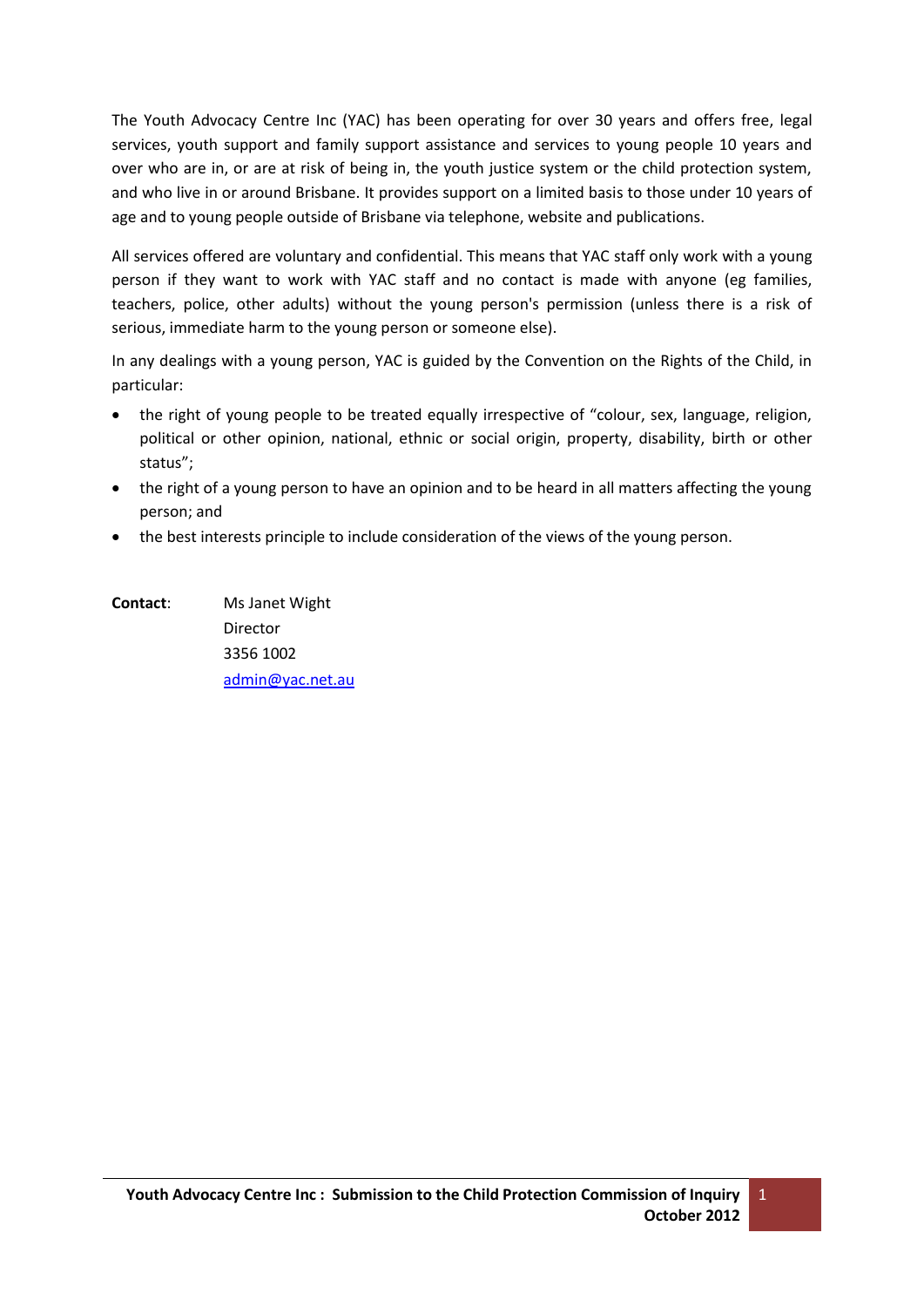The views expressed in this submission are based on YAC staff's experience in working with young people in the child protection and youth justice systems. The submission will address:

- the current Queensland government response to children and families in the child protection system including the appropriateness of the level of, and support for, front line staffing: **in particular**, **the criminalisation of young people in the care and protection of the state**;
- tertiary child protection interventions, case management, service standards, decision making frameworks and child protection court and tribunal processes**: in particular, specialised courts; young people's involvement in the court process; right to information; enforcement of the Charter of Rights; right of review; and the interface between the youth justice and child protection systems**;
- the transition of children through, and exiting the child protection system: **in particular, the transition to independence process**.

# **CRIMINALISATION OF YOUNG PEOPLE IN CARE**

Maltreated, acting out adolescents are less likely to receive sympathetic attention than younger children and more likely to run away, become homeless, engage in illegal and survival activities which bring them to the attention of the police rather than child protection services. These young people have been described as moving from being 'troubled' to 'troublesome'. This may lead to interventions which criminalise rather than assist them<sup>1</sup>.

The criminalisation of young people in care is of great concern to YAC. Young people who have been recognised by the legal system as being at risk of harm, generally have a range of issues in their lives and are particularly vulnerable are removed from their homes and taken into care so that the state is responsible for their care and protection. However, these same young people are often put into residential placements in which they are charged with offences that in a normal family environment would be dealt with inside the family home.

A New South Wales Study<sup>2</sup> examined the criminal court files of 111 young people and found that there was an overrepresentation of young people who were in out of home care (34%) or 'extremely likely' to be in care in the near future (22.5%). The same study also found that the most common charge brought against a young person in care is that of 'malicious damage to property' (wilful damage) and that the damage was generally of property that belonged to the residential facility or foster home that the young person was residing in. Although the study was conducted in NSW this is a common concern for most Australian jurisdictions, including Queensland.

In Queensland, as in some other jurisdictions, young people in care may be at greater risk of criminalisation for wilful damage and assault as a result of charges being brought by those caring for young people in situations which would usually be dealt with within the family. Police are often called to out of home care facilities to address problems with young people that are behavioural and would be better dealt with within the care facilities themselves as would occur in a family

 1 Family Matters No 89 AIFS (2011) The Link between child maltreatment and adolescent offending

 $^2$  From Care to Custody: Young Women in Out-of-Home Care in the Criminal Justice System (Katherine McFarlane) 22 Current Issues Crim Just 345 2010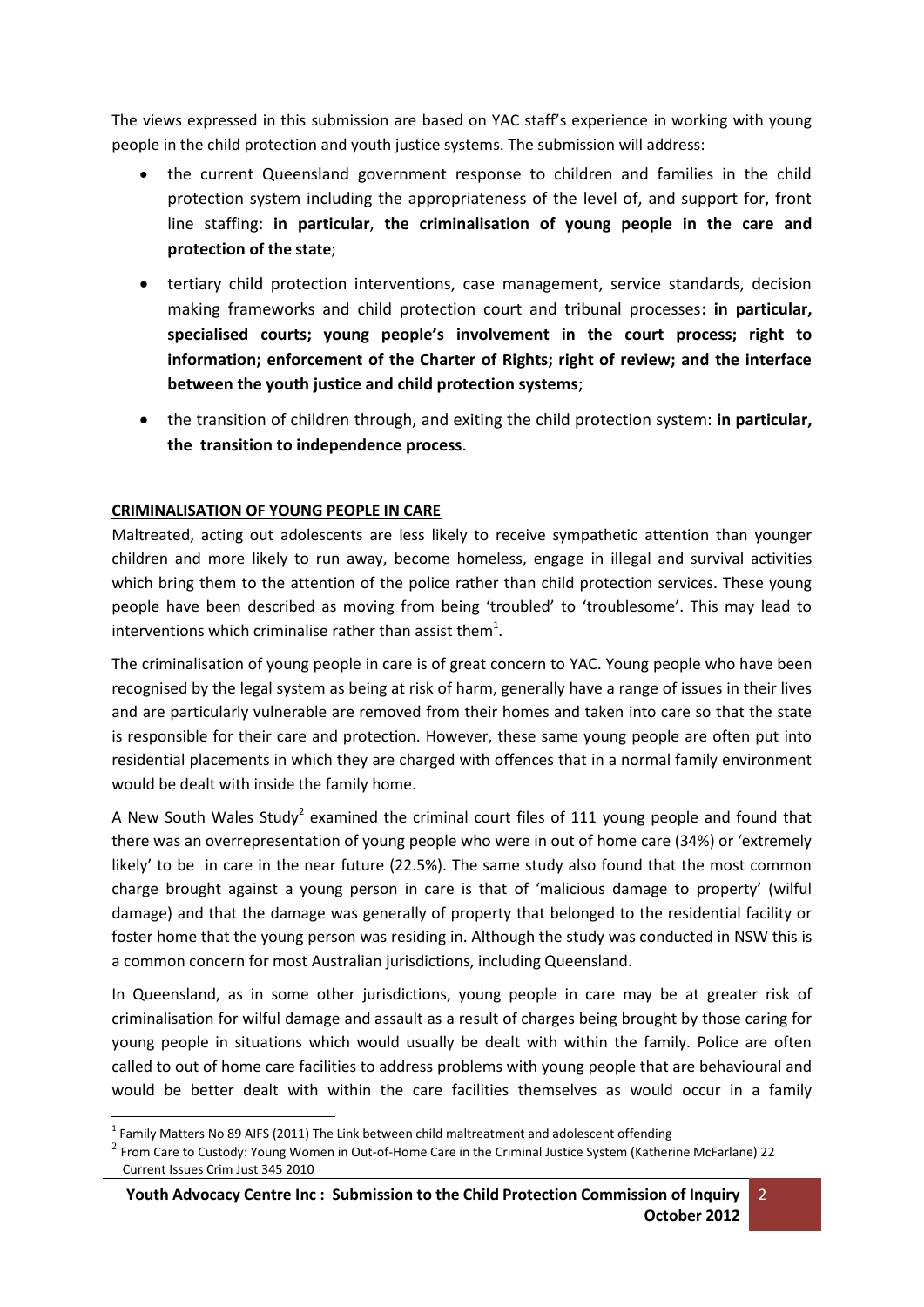environment. The state prosecutes these vulnerable young people and fails to take into account the underlying issues that exist which are often the very reason these young people were taken into care in the first place. Examples include:

*A young person was charged with assault for flicking a carer in a residential care facility with a tea towel.* 

*Another young person was charged with wilful damage caused when the young person banged into the wall which caused a hole. This particular young person attempted to repair the damage caused by puttying the hole and painting over it. The residential care facility still phoned the local police and the young person was charged.* 

Sometimes it seems such situations arise when young people are placed in unsuitable accommodation as this is the only option available at the relevant time. There needs to be a continuum of placement options with proper placement matching and appropriately qualified staff or carers in each. If a young person cannot be immediately placed in a suitable placement, then there must be support staff to assist both the young person and the accommodation provider to avoid negative outcomes.

### **Recommendations:**

- Early identification of, and intervention with respect to, problem behaviours to address the behavioural issues;
- Ensure that there is a continuum of care options which allows young people to be placed in the placement most suitable for them and their situation or needs;
- Ensure that all front line Child Safety Services staff and residential care workers have a qualification in social work or behavioural sciences or experience which would equate to this qualification;
- Ensure all workers in the care and protection system, including foster carers, have access to ongoing best practice training, resources, and support to adequately engage with vulnerable and/or traumatised young people and manage difficult behaviours in an appropriate manner;
- Ensure that contacting the police is only used as a last resort and for matters of substance.

# **SPECIALISED COURTS**

 $\overline{a}$ 

The obvious benefit of specialised Children Courts magistrates for both criminal and child protection proceedings was recognised at the time of the introduction of the *Childrens Court Act* in 1992 when the then Minister noted:

*Where a specialist Childrens Court magistrate is available in a major centre like Brisbane, preference is to be given to this magistrate hearing the matter. The reason for this preference is that a Childrens Court magistrate has greater specialist knowledge and expertise in the jurisdiction.<sup>3</sup>*

Queensland, the third most populous state in Australia, has one specialist Childrens Court magistrate who is assigned to the Brisbane Childrens Court. This is the least for any other state in mainland Australia and is comparable only to Tasmania. With this exception, Queensland magistrates exercise

<sup>3</sup> Queensland *Parliamentary Debates* Legislative Assembly 19 June 1992 p5929

**Youth Advocacy Centre Inc : Submission to the Child Protection Commission of Inquiry October 2012**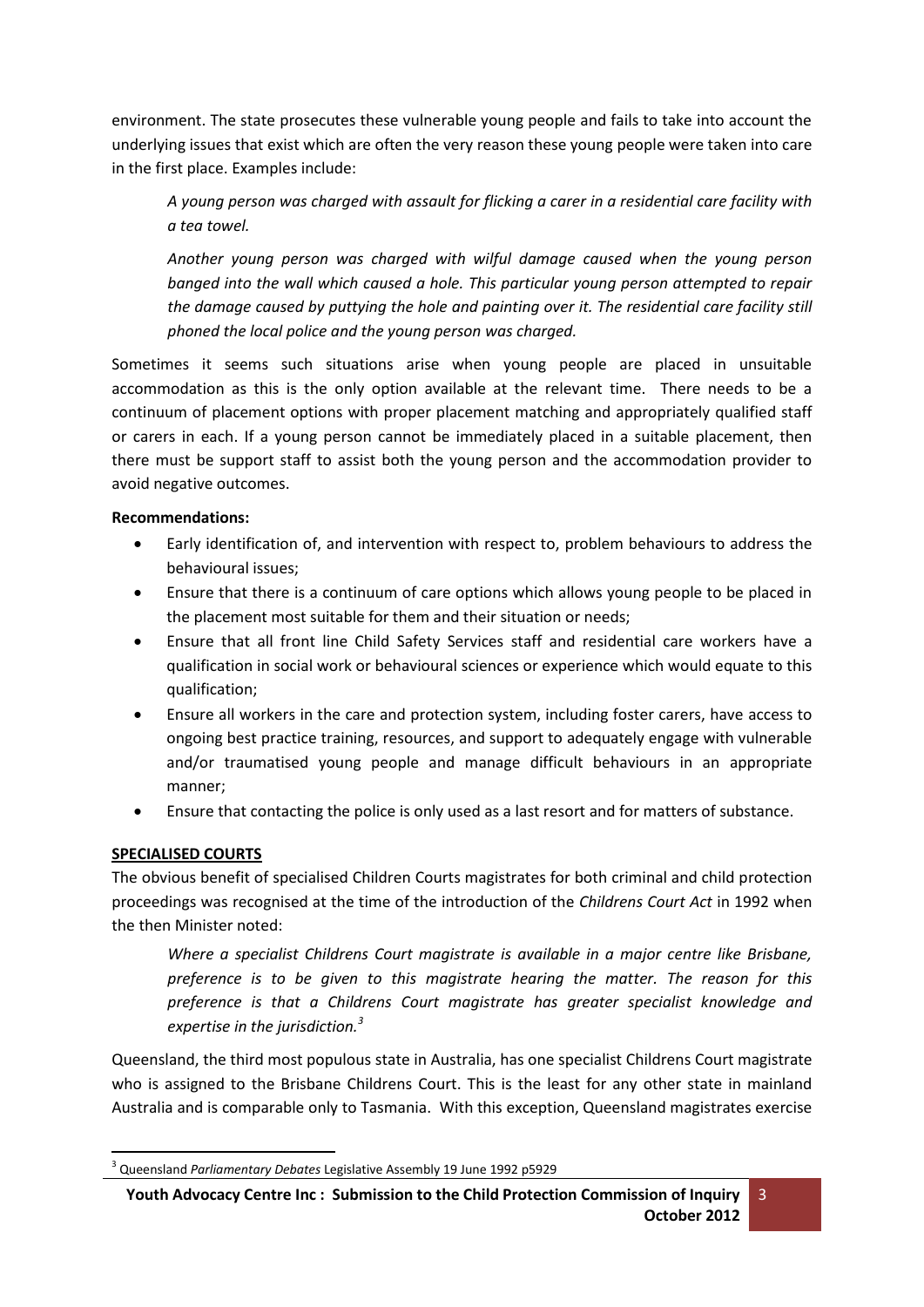the Childrens Court jurisdiction in association with a number of other jurisdictions including civil, adult criminal and domestic violence.

Section 5(n) of the *Chid Protection Act 1999* (the CP Act) specifically refers to avoiding delay in making decisions. A specialised magistracy permits familiarity with the jurisdiction and allows speedy and competent resolution of matters. This avoids lengthy delays caused by courts where magistrate deal with Childrens Court matters on an infrequent often monthly basis.

It is understood that the former Childrens Court Magistrate, Ms Pam Dowse, who is now a magistrate at the Beenleigh Court, may be a specialist magistrate at that court for youth justice and child protection matters. If this is correct, this would be a welcome development but one that should be recognised officially.

### **Recommendation:**

 In courts where there is more than one magistrate, one magistrate should be recognised as, and work as, the specialist Childrens Court magistrate.

## **YOUNG PEOPLE'S INVOLVEMENT IN COURT PROCESSES**

The CP Act makes express and repeated provision regarding the participation of young people in decisions affecting their lives, yet in one of the key decision making forums, this does not apply:

## *Section 5E Obtaining child's views*

*(1) When giving a child an opportunity to express their views under this Act—*

- *(a) language appropriate to the age, maturity and capacity of the child should be used; and*
- *(b) communication with the child should be in a way that is appropriate to the child's circumstances; and*
- *(c) if the child requires help to express their views, the child should be given help; and*
- *(d) the child should be given an appropriate explanation of any decision affecting the child, including a decision about the development of a case plan or the effect of the decision or the case plan; and*
- *(e) the child should be given an opportunity, and any help if needed, to respond to any decision affecting the child.*
- *(2) Nothing in this section requires a child to express a view about a matter.*

# *(3) This section does not apply to a court.*

With respect to a court, there is only a general obligation, which is common to all parties, to ensure a young person, understands the proceedings:

### *106 Court to ensure parties understand proceeding*

*(1) In a proceeding for a child, the Childrens Court must, as far as practicable, ensure the child's parents and other parties to the proceeding (including the child if present) understand the nature, purpose and legal implications of the proceeding and of any order or ruling made by the court.*

The Childrens Court is also responsible for young people charged with offences. Section 72 *Youth Justice Act 1992* states: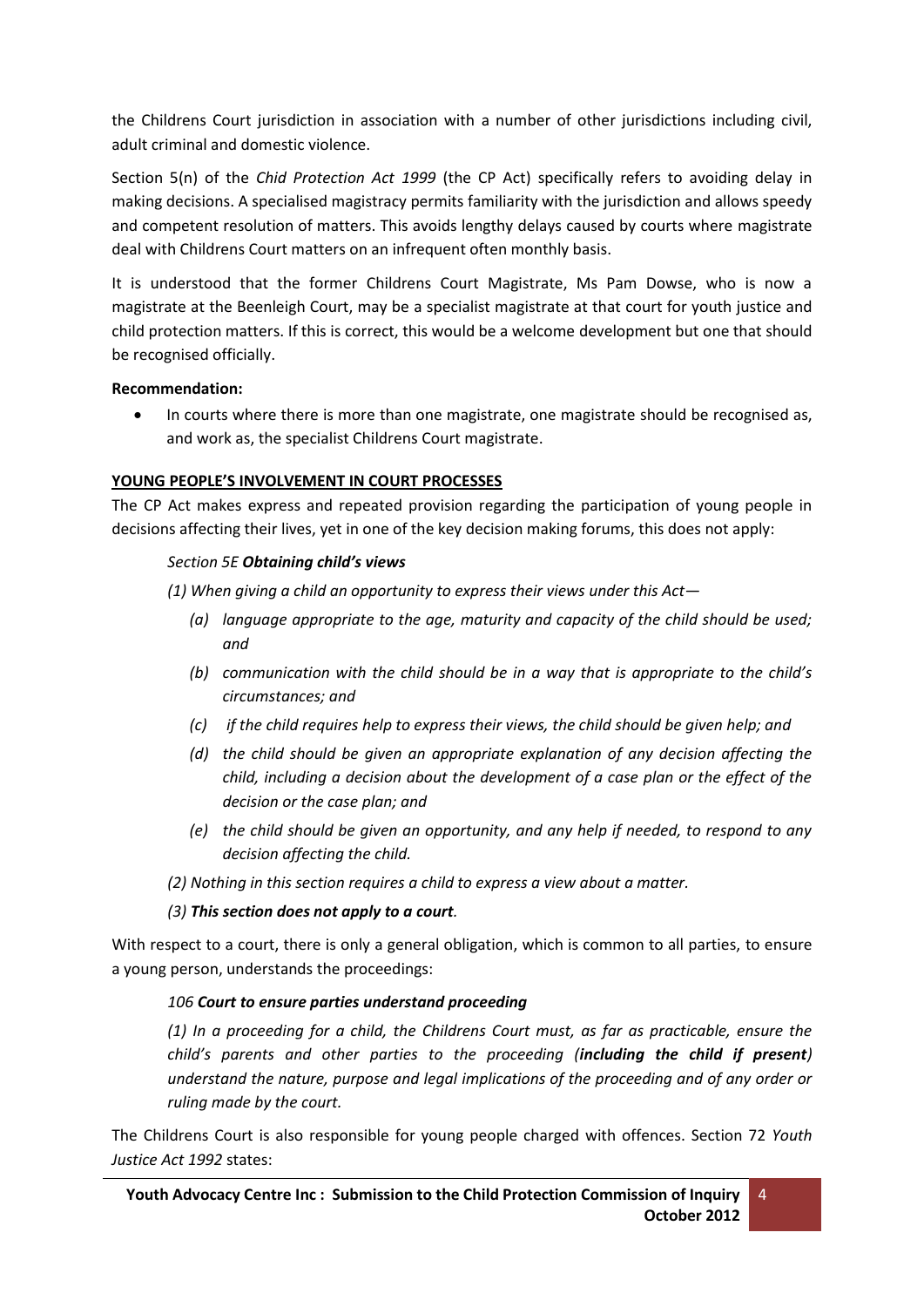*(1) In a proceeding before a court in which a child is charged with an offence, the court must take steps to ensure, as far as practicable, that the child and any parent of the child present has full opportunity to be heard and participate in the proceeding.*

*(2) Without limiting subsection (1), the court must ensure that the child and parent understand, as far as practicable—*

*(a) the nature of the alleged offence, including the matters that must be established before the child can be found guilty; and*

*(b) the court's procedures; and*

*(c) the consequences of any order that may be made.*

It seems an anomaly that young people in care proceedings would not have similar rights to be heard as they would if appearing for alleged offending behaviour.

The Victorian Law Reform Commission's report into protection applications in the Children's Court of Victoria<sup>4</sup> makes a recommendation to create a positive obligation on the Court to seek the direct participation of young people in child protection proceedings unless the young person lacks capacity or does not wish to participate.

Currently, South Australia and Tasmania legislation provides a young person with the opportunity to put their views to the Court personally unless the young person lacks capacity.<sup>5</sup>

It is common for children and people with intellectual impairments in other areas of law to be afforded provisions in relation to being heard and to participate.<sup>6</sup> In YAC's view, the ability for young people to directly address the Court is essential as the young people who are the subjects of Child Protection Order applications are particularly disadvantaged and the adults in their lives may not properly represent their views.

An obligation on the Court to ensure that it hears directly the wishes of a young person who is the subject of a child protection application would be consistent with article 12 of the United Nations Convention on the Rights of the Child and the paramount principle contained in the CP Act, the best interests of the child. The benefit of such practice would provide to young people with capacity would be their empowerment within a child protection system which is prone to paternalism and ensure their voices would be heard.

It would also align with proceedings for review of decisions by Child Safety Services before the Queensland Consumer and Administrative Tribunal:

# *99U Child's right to express views to tribunal*

*(1) This section applies if a reviewable decision is about a child and the decision is being reviewed by the tribunal.*

*(2) Whether or not the child is a party to the review or appears as a witness before the tribunal, the child has the right to express his or her views to the tribunal about matters relevant to the review.*

**<sup>.</sup>** 4 Victorian Law Reform Commission, Protection Applications in the Children's Court – Final Report 19 (2010), 332.

<sup>5</sup> See *Children's Protection Act 1999* (SA) s 48(3); *Children, Young Persons and Their Families Act 1997* (Tas) s 56 6 *Evidence Act 1977* s93A; *Queensland Civil and Administrative Tribunal Act 2009* s99.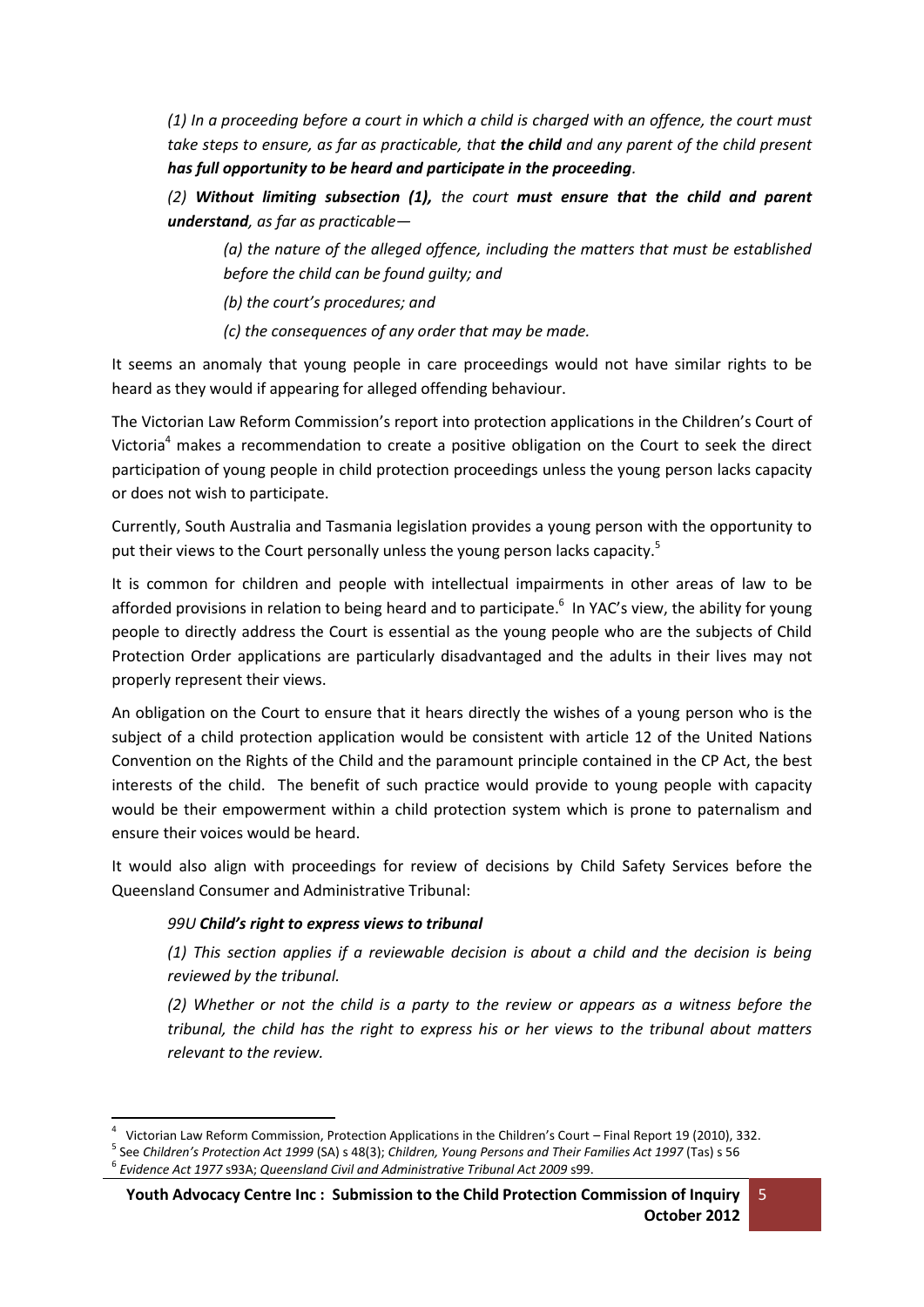## **Recommendation:**

 The CP Act be amended to require the Court to provide young people with the requisite capacity the opportunity to give the court their views and wishes on what is happening in their lives and what they would like to happen and for the court to take this into account when reaching a decision on the matter.

## **RIGHT TO INFORMATION**

The CP Act, under sections 83A (b) and (c), requires consultation with a young person about their placement, who will reside, there as well as an opportunity if possible to meet the carer. It is the experience of many clients of YAC placed in residential facilities, that not only are they not provided with the information about the workers and other members who are living in the facility, but their child safety officers are also unaware of the other young people in the placement.

This is important as some young people may know each other and there may be issues between them which may have a bearing on the success of any placement. Shared living is a learnt skill and the wrong mix of young people may jeopardise the placement for all those living there.

### **Recommendation:**

Child Safety Services must ensure that sections 83A(b) and (c) are fully complied with;

## **ENFORCEABILITY OF CHARTER OF RIGHTS**

Non-compliance with the Charter does not invoke any penalty or obvious redress. It is an established adage that "an unenforceable right is no right at all". There must be clear penalties for willful or negligent non-compliance with the Charter - including the failure to ensure that young people are aware of it understand it and what it means for them.

Information about the Charter of Rights is required to be provided to each child in care (s74 (4)). However, a significant number of young people subject to a custody and /or guardianship order who attend at YAC appear to be unaware of the Charter. As a result, YAC has concerns as to the effectiveness of processes, techniques and resources adopted by Child Safety Services staff to convey this information.

YAC notes the publication "My Journey in Care", which is an excellent resource. However it provides generic information only. The usual response when YAC staff enquire with Child Safety Services officers as to the date when clients were advised of the Charter and information regarding it would be:

### *That would have been happened when they first came into care*

or

I*t would have been done by their previous caseworker*.

There does not appear to be a requirement that staff record the date information and/or resource was provided which indicates the low priority this would seem to have.

It is argued that it is the intention of the CP Act that that the Charter will continue to be explained as the child's ability to understand evolves. It would seem that there is a perception that if the Charter was explained to a child when they entered care – irrespective of when that occurred - that the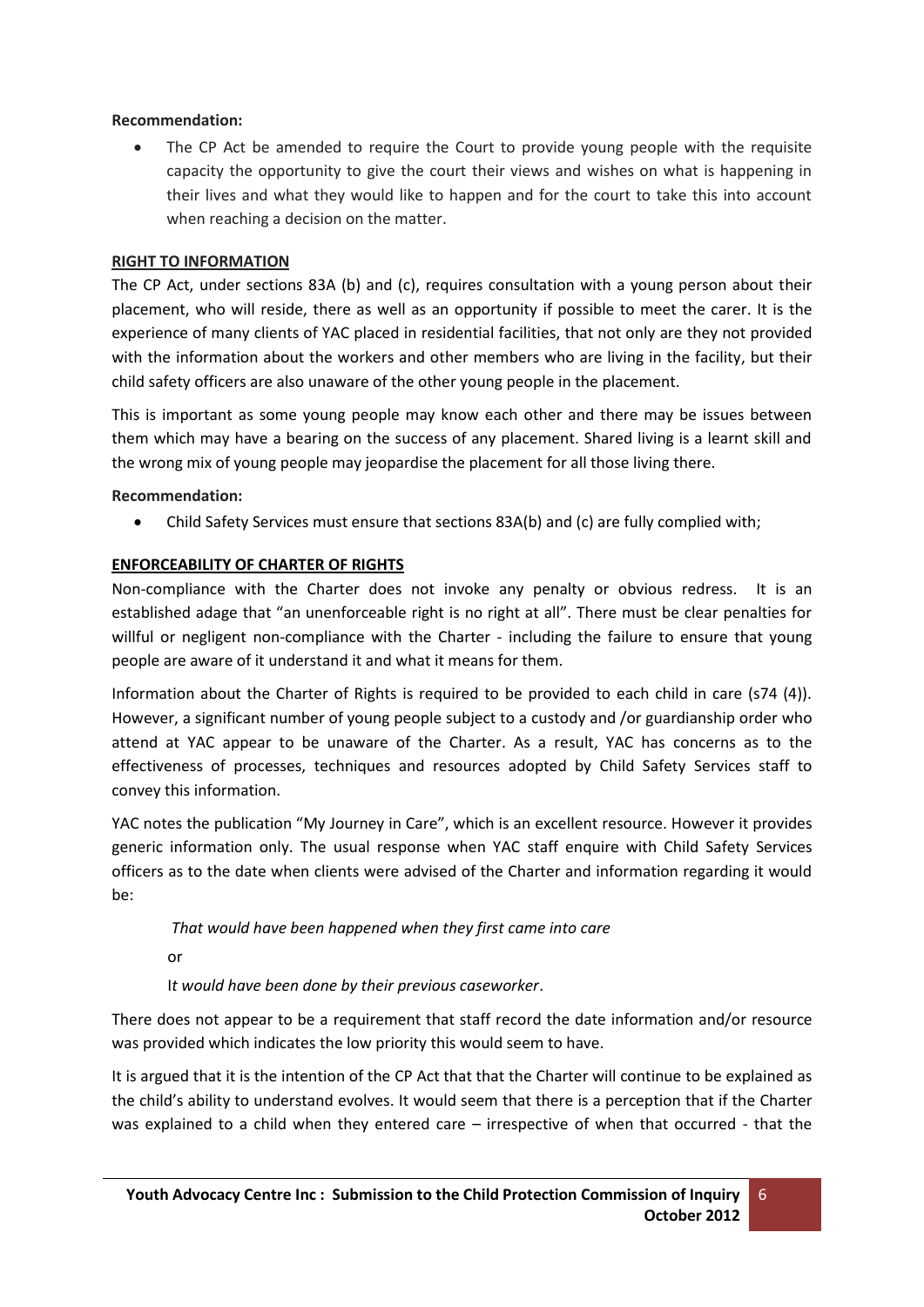provisions of section 74 are satisfied until that child turns eighteen. It should be a requirement that the Charter be revisited as part of the case review process.

## **Recommendations:**

- Section 74 of the CP Act be strengthened to require that young people are regularly reminded about the Charter of Rights and that workers must ensure that the young person understands what it means and they record when they have done this;
- Child Safety Services must produce copies of the Charter in a suite of formats which address differing levels of maturity, understanding and disability: for example, in similar ways to those which other agencies produce in relation to the Convention on the Rights of the Child.

## **RIGHT OF REVIEW**

Reviews of placement whilst legislatively possible are not regularly accessed. Since the amalgamation of the Children Services Tribunal into the Queensland Civil and Administrative Tribunal (QCAT), YAC has had no requests from young to be represented in that jurisdiction. YAC has concerns that young people are not receiving appropriate information about their right of review and/or that they find the QCAT process too daunting.

Some Child Safety Services staff have advised YAC workers that Child Safety Services are not required to forward advice of rights of review regarding change of placement and contact arrangements to children and young people. These Child Safety Officers appear unaware of the statutory requirements to provide and explain these notices. It is assumed that internal systems with Child Safety Services neither generate the notice nor require confirmation that children have been given the appropriate notice.

It is also important that young people know where they can go and with whom they can discuss their choices where they are unhappy with a decision. It should not be for young people to have to try and work out where they can get this advice, particularly as the timelines for lodging applications for review are quite tight.

### **Recommendations:**

- Child Safety Services ensure that young people are advised about decisions and review rights and that these actions are properly recorded;
- When Child Safety Services staff provide this advice, they also provide information to young people about who they can talk to about, and/or get help with an application to review, decisions they are unhappy with.

# **INTERFACE BETWEEN CHILD SAFETY AND YOUTH JUSTICE SYSTEMS**

# *Police notification to Child Safety Services*

Section 392 (3) (c) of the *Police Powers and Responsibilities Act 2000* requires the police to notify the Chief Executive (Child Safety) "promptly" of the commencement of proceedings against a young person. This does not appear to be happening in many cases and failure to do so results in Child Safety Services staff having insufficient information about young people for the court. From the experience of YAC workers, it would seem that Youth Justice Services notify Child Safety Service Centre when they are aware a young person in care is required to attend at court. This can often be the day before, or even the day of, court. Child Safety Services staff appear unaware of the notice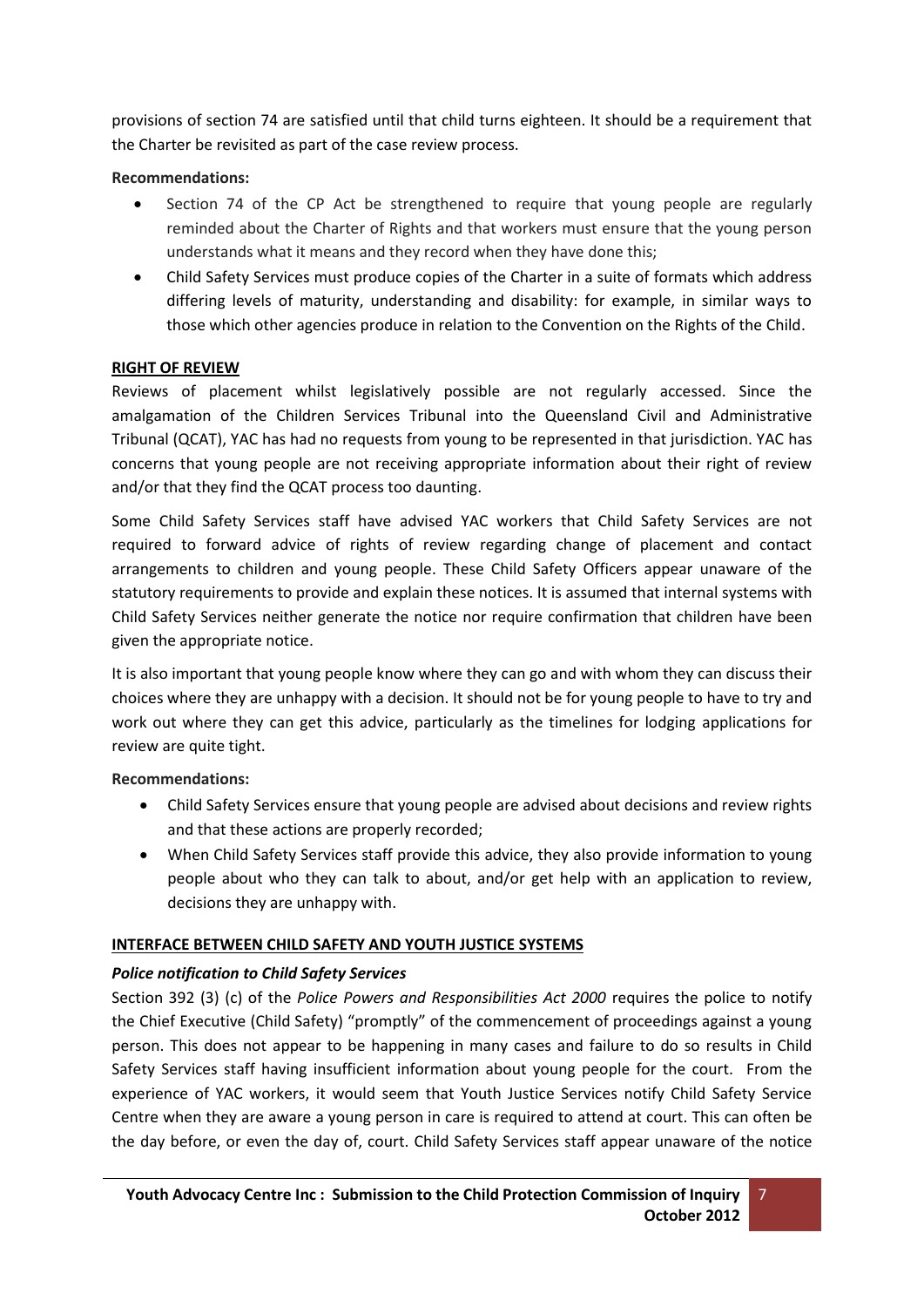requirement and generally unwilling to raise the non-compliance by the Police with the Police Service.

## *Awareness of the youth justice system*

YAC represents and supports a number of young people involved in the youth justice system who are subject to child safety orders. It is noted that Mr Steven Armitage in his statement to this Commission of Inquiry has noted that 69% of young people in the youth justice system as at June 2011 were known to child protection system.

YAC has concerns about the lack of knowledge and understanding by Child Safety Officers of the Youth Justice system. This lack of knowledge impedes the young person in their interaction with the criminal justice system and can effectively deny them of their ability to exercise their legal rights. An example follows.

*Sally was taken to the Police Station by her carer. Prior to her arrival at the police station she was not advised that she was being taken to a police station nor provided with the opportunity to obtain legal advice. She was interviewed by the police about allegations pertaining to serious offences that had occurred last year. Some of her property was detained by the police. At the police station Sally was advised that she could obtain legal advice once she was at the police station, however by that time she was already there and was intimidated by the environment and thought she would "just get on with it".*

YAC is aware of Child Safety Officers who "support" young people at court on youth justice matters but who provide inappropriate or incorrect information because they do not well understand the jurisdiction.

*A representative from Child Safety Services attended at a non-metropolitan court as "support" for a young Indigenous male charged with a simple offence that did not attract a penalty of imprisonment. The young person was from another region and was unknown to the worker. This departmental worker advised our client that he would be detained at the detention centre until the next mention of his matter in approximately three weeks as Child Safety had no placement for him.*

*Understandably the young person was very agitated by the advice that he would be detained and advised his youth justice worker that he intended to leave the court precinct. Fortunately as result of the advice of his youth justice worker to speak to his lawyer from YAC before leaving that young person remained. The young person was allowed to go at large from court which, given the nature of the charge, was the expected outcome*.

### *Young people in care who are in detention*

It is the experience of YAC that young people on child protection orders who are detained in the detention system may be visited irregularly, if at all, by Child Safety Services. YAC has long supported the need for a Child Safety Officer in the detention centre to act as liaison point with external service centres as the caseworkers do with the Youth Justice Service Centres.

*A 15 year old young client with an intellectual impairment on a long term Guardianship Order was detained in custody. His child safety service centre was approximately 25 km away. After three weeks he had not been visited by anyone from Child Safety Services*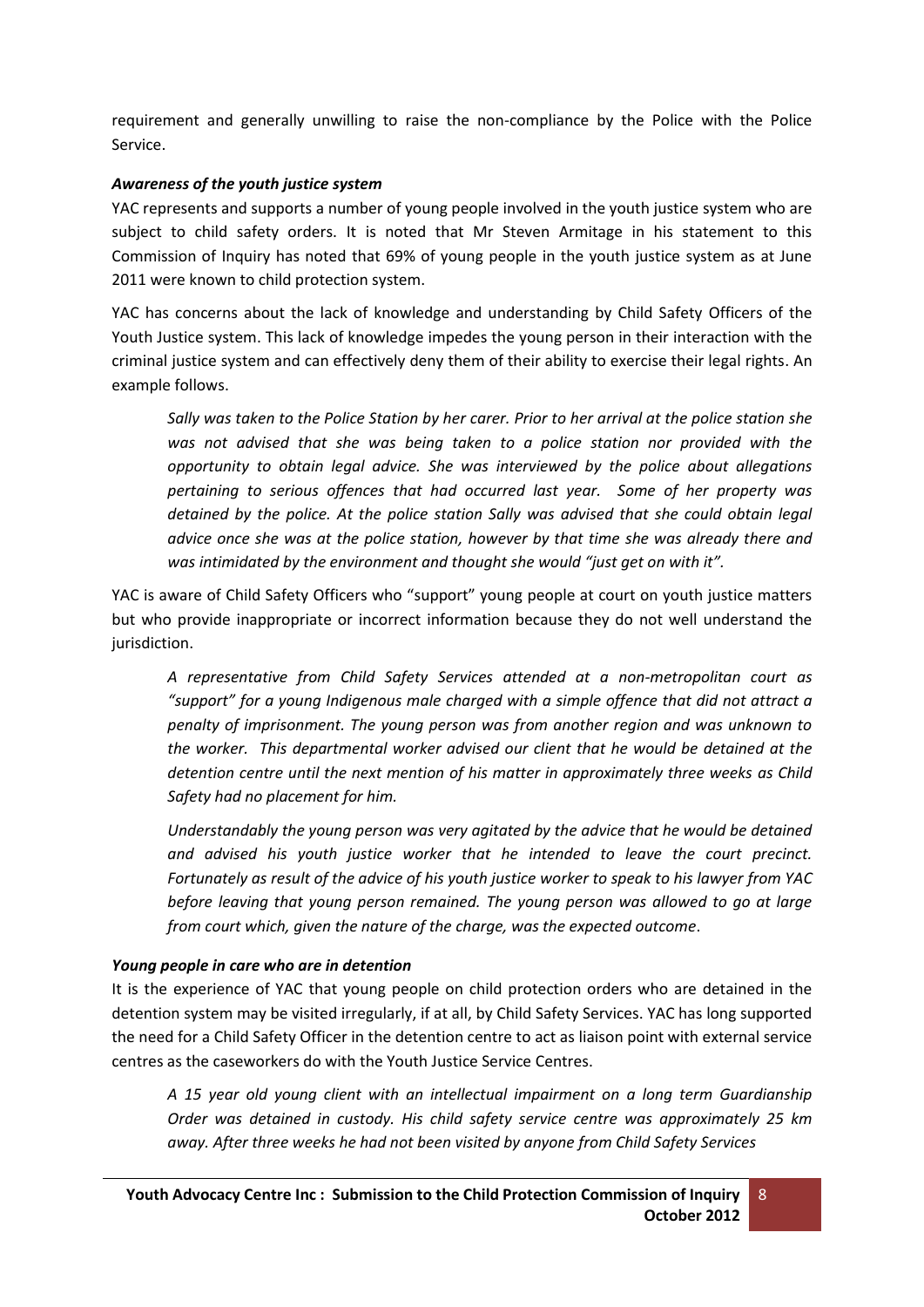*although there had been some telephone contact. When speaking with the Team Leader*  about the matter YAC was advised the young person was required to show greater *engagement before he could be assisted with an accommodation option so he could be released. It was unclear how this could be achieved if Child Safety staff did not attend at the detention centre to talk to him.* 

*When concerns were raised that a 14 year old young woman had not been visited in detention, her service centre responded that the caseworker had seen the person before they went into custody and was only required to see the person once a month*.

### *Seventeen year olds in care in prison*

Engagement with young people in care who are incarcerated is of particular concern for 17 year olds. As the Commission will be aware Queensland, continues to define 17 year olds as adults for the purposes of the criminal justice system. This cohort is, however, still a child for the purposes of the CP Act. Whilst the youth justice system is complicated and daunting for young people it is least established for people with evolving capacities. The adult criminal justice is not.

*Recently YAC acted for 17 year old who had been detained in adult prison. He advised the only contact he had had with Child Safety Services was shortly before his release from prison when Child Safety Services attended to advise his care order was about to expire and that as he was 17 they would not be seeking a further order. The young person further advised he was not legally represented on some court appearances as he did not initially receive Legal Aid.*

## **Recommendations:**

- Queensland Police Service and Child Safety Services must ensure that the legislative requirement for "prompt" notification in relation to commencement of criminal proceedings for a young person is adhered to;
- Child Safety Services staff must have sufficient and appropriate knowledge and training about how they can and should properly support young people who come into conflict with the youth justice system, including how to assist them to obtain legal advice;
- Youth Detention Centres must have a Child Safety Officer on staff who can liaise as required with young people's Child Safety workers;
- For those young people in care and in prison (those aged 17), Child Safety Services must ensure that there is an officer with responsibility to see these young people on a regular basis and liaise as required with their Child Safety workers.

### **TRANSITION TO INDEPENDENCE**

 $\overline{a}$ 

Research suggests that young people who are leaving the State care system are arguably one of the most vulnerable groups in our community with a higher prevalence of "negative life outcomes".

Statistics reveal that young people are remaining in the family home longer. In 2006 – 2007, the median age of young people first leaving home across Australia was 20.9 years (for males) and 19.8 years for females.<sup>8</sup> In Queensland, young people who are in care and reach 18 years often transition

 $^7$  Osborn and Bromfield Young People leaving care: National Child Protection Clearinghouse Research Brief 2007:8 8 [Family Characteristics and Transitions, Australia, 2006](http://abs.gov.au/AUSSTATS/abs@.nsf/ProductsbyCatalogue/E6A9286119FA0A85CA25699000255C89?OpenDocument)–07 (ABS cat. no. 4442.0)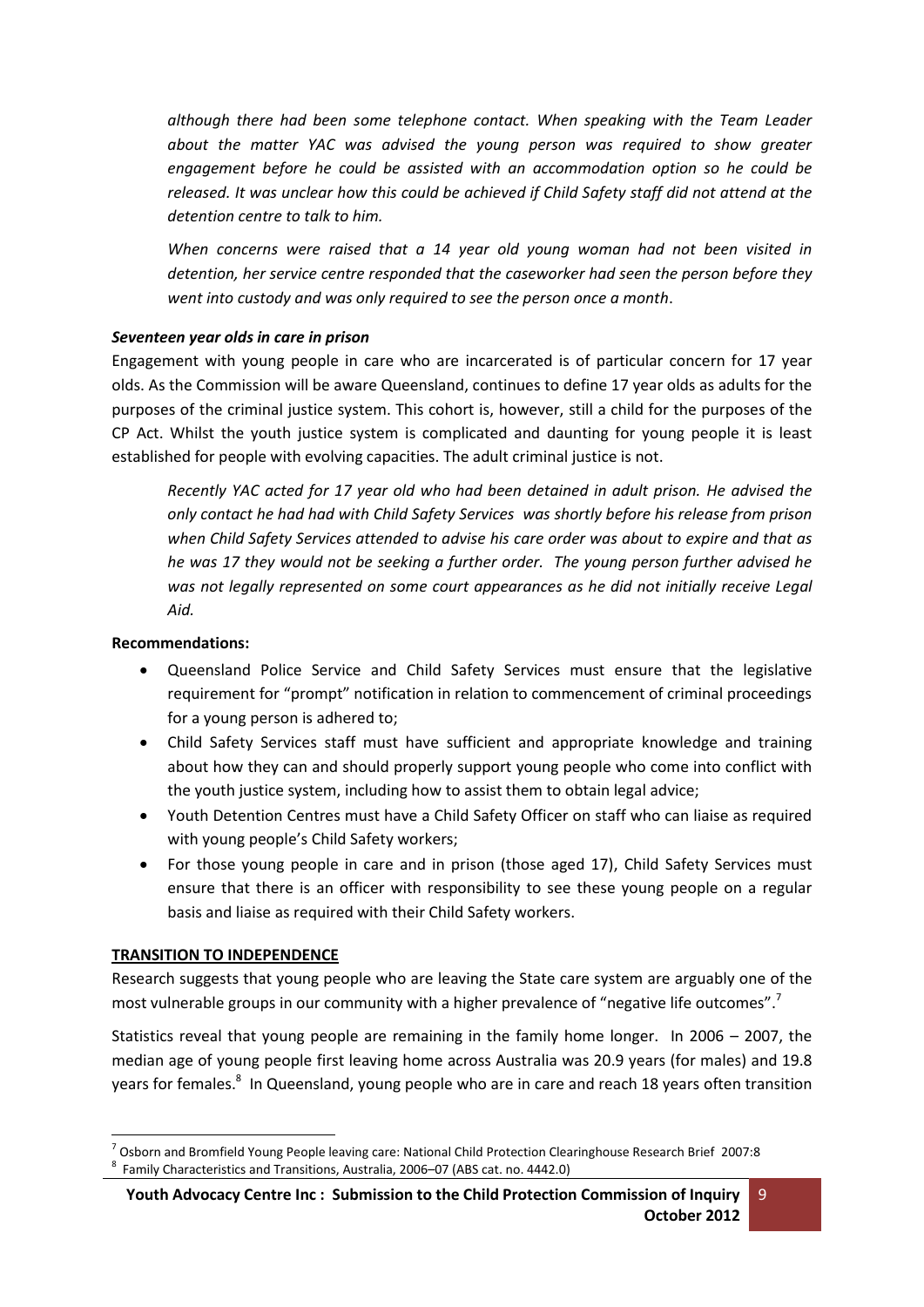to independence without adequate resourcing and support and arguably at a far younger age than their normative peers.

Terminology is important. The traditional term is "transition from care". This implies a focus on just moving young people out of the system. A preferable term is "transition to independence" which implies preparing young people for being able to function in the world across a whole spectrum of life and living skills. This submission will focus on "transition to independence".

## *Transition Planning*

Research suggests that an integrated and flexible model of service delivery with a set of minimum standards is required to ensure a young person's transition to independence is successful.<sup>9</sup> Such a model should **commence by age 15** and incorporate preparation, transition and after care stages that ensure young people actively participate and make decisions in their transition to independence process, have access to an advocate, after care support workers and appropriate community supports and provides real exits to education and training options and stable and appropriate housing options.

Despite what is said to be the process around transition in Queensland, in practice YAC sees a lack of consistency in how transition occurs. It is also YAC's experience that young people are often unaware of what the processes should be. There are regular reports of young people whose transition planning does not commence until close to their 18th birthday or when they are nearing exiting the State care system which can often make the process rushed and inadequate in exploring individual needs. A number have a plan but are unaware it exists or had no input into preparing it.

Poor preparation and engagement with the young people themselves in the process means that some young people actually "transition into homelessness". As such, the life outcomes for these young people – who have already experienced significant issues in their lives – is seriously compromised.

*A young person, 19 years of age contacted YAC as they were having difficulty negotiating with Child Safety around fulfilling their commitments to the young person's transition to independence plan. The young person was told that it "was too late" as they had now exited the Departments' care and that those resources had been re- allocated.* 

Follow up and post care support (that is, after the young person turns 18) is critical. Research has shown that, without sufficient supports young people who are exiting care are more likely to become homeless, have contact with the criminal justice system or be unemployed.

Many young people who transition will transition back to their family of origin. Support and planning is also necessary for young people in relation to these family environments and relationships for the future.

### **Recommendations:**

 $\overline{a}$ 

- Transition to Independence should commence at 15 and be ongoing until the young person reaches 21 (unless the young person does not require it for that length of time) and incorporate preparation, transition and after care stages that ensure young people actively participate and make decisions in their transition to independence process.
- The transition plan should be an ongoing process that is integrated into every young person's individualised case plan.

**Youth Advocacy Centre Inc : Submission to the Child Protection Commission of Inquiry October 2012** 10

<sup>9</sup> Osborn and Bromfield Young People leaving care: National Child Protection Clearinghouse Research Brief 2007:8